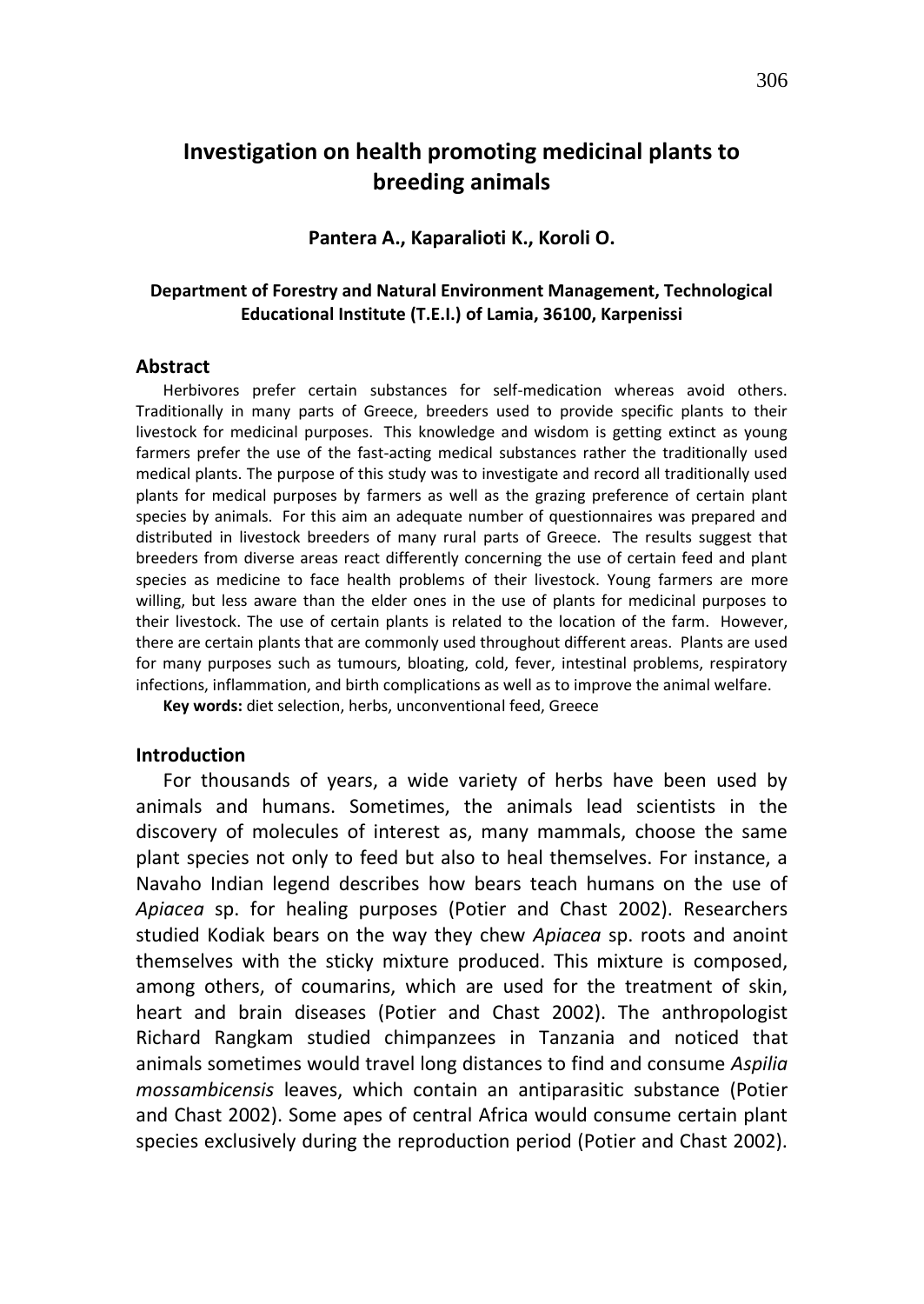Female African elephants would cross over 20 kilometres to consume leaves of *Βorraginaceae* sp. a few days before giving birth (Potier and Chast 2002). Herbs and spices are mentioned human history used for medicinal purposes (Anonymus 2012). Valuable knowledge from the father of medicine, Asclepius as well as from Kyron, Hippocrates, Theophrastus and others, on pharmaceutical plants is described in many ancient Greek writings (Page et al. 1968). Even if herbs have been widely used for medicinal purposes, there is only limited scientific research on the specific subject. In one of the few available studies, Mothana et al. (2012), used *Loranthus regularis* in carrageenan-induced rat oedema and pyrexia in mice and confirmed its use as a potential anti-inflammatory and antioxidant agent. In another study, Villalba et al. (2010) offered to sheep with gastrointestinal nematode infection feed of alfalfa or of a alfalfa:tannins mix. The researchers noticed that parasitized lambs increased their intake of alfalfa:tannins which self-medicated them against parasites.

In many parts of Greece, livestock breeders traditionally provide specific plants to their animals for medicinal purposes. This knowledge and wisdom is getting extinct as young farmers prefer the use of the fast-acting medical substances rather the traditionally used medical plants. The purpose of the certain study is to investigate and record all traditionally used plants for medical purposes by the breeders as well as the preference of certain plant species by grazing animals.

## **Materials and methods**

An adequate number of questionnaires was prepared and distributed to livestock breeders of many rural parts of Greece. Specifically, 50 livestock breeders were chosen from two mountainous mainland prefectures (Eurytania and Trikala), from three islands (Kefalonia, Ikaria and Evia), and two lowland prefectures, two in mainland (Fthiotida and Attica) and one in Peloponnesus (Argolida). The questionnaire had 14 simple closed-type questions and only 5 requested for written additions (open type). The requested information was the age, gender, occupation (full or part time, years, traditional or new), livestock species, attendance of an educational seminar or a development program, grazing system type (village or flock system, intra or inter transhumant system, no specific type), livestock feed, observation of grazing of a specific plant in case of illness by the animals, the provision of a specific feed by the farmer in case of illness, the reasons for giving a specific feed, if the breeders were aware of pharmaceutical plants not present in their area and if they were willing to be informed on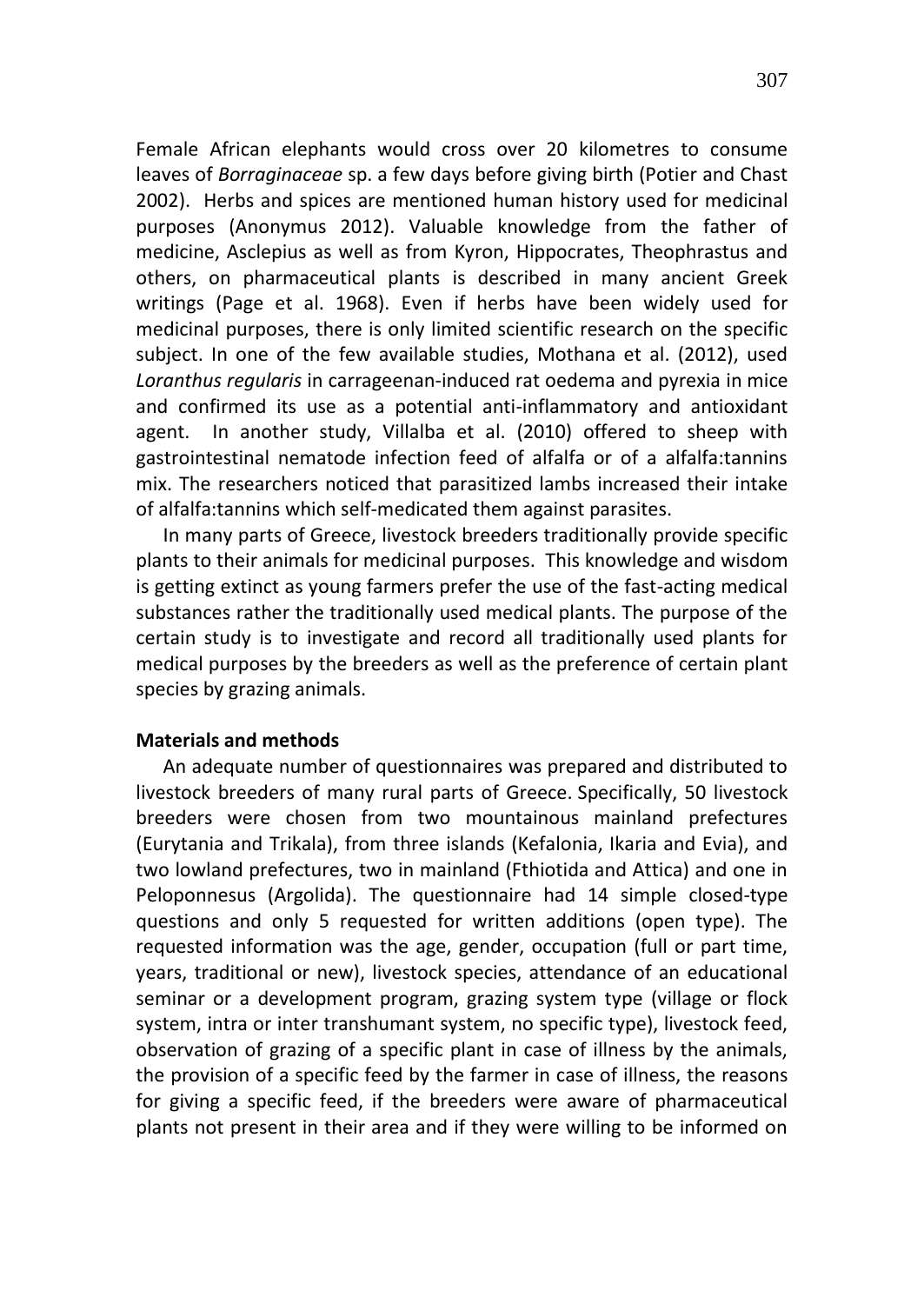pharmaceutical plants for specific purposes. All questionnaires were anonymous.

#### **Results and Discussion**

Most of the breeders were male (average 70%), mainly in the mainland regions as opposed to the islands and the Attica (the prefecture with the capital Athens). Most of the breeders were over 60 years old (54%) and only 20% were in the age group of 21-40 mainly in Trikala prefecture. They were occupied in their farms for an average of 29 years, mostly part time (67%), and for personal use of the products (58%). Their land-enterprises were mainly inherited by their family (62%). All breeders from Argolida bought their farms and were full-time occupied for commercial use of the land. Livestock species were sheep (27%), goats (20%), poultry (17%), rabbits (8%), pigs (6), cattle (5%), horses (4%), bees (3%) and donkeys (2). Mostly of the above animals are freely grazing (43%) without any specific pattern. Sheep dominate in the mountainous Eurytania and mainland Trikala, in contrast to goat's dominance in Argolida and the islands. Only few of the questioned (18%) had attended an educational seminar or were included in a developmental program. Young farmers were more willing than the elder ones in the use of plants for medicinal purposes to their livestock. However, the young were facing their farms more as an enterprise, in comparison to the elder ones who seem to be more sentimentally connected to their animals.

Free grazing in state-owned land provided food for the livestock and, depending on the region, composed of corn (33%), fruits (21%), *Gramineae*  species (16%), not specified (17%), oats (14%), barley (13%), *Trifolium* species (13%), hay (11%), *Quercus* spp. (14%), *Pistacia* spp. (10%), wheat (9%), *Arbutus* spp. berries (6%), Vegetables (6%), *Ceratonia siliqua* (5%), soy (5%), Berries (4%), *Erica* spp. (2%), *Salvia fruticosa (*2%), Maple (1%).

Only 4% of the breeders had noticed browsing of specific plant species when the animals had symptoms of illness and 8% had informed about the existence of pharmaceutical species in other areas than theirs. For example, *Cynodon dactylon* Pres. was mentioned to be used for self medication by animals, and specifically by dogs for parasites. Even though the mechanism of such effect is not scientifically known for all species, the use of herbs for the self-medication of animals has been proven for lambs and kids (Villalba et al. 2010, Burke et al. 2011). Interestingly, a 6% of the farmers from the mountainous Eurytania and Argolida were not willing to be informed of pharmaceutical plants, in contrast to all (100%) of the breeders from the other regions.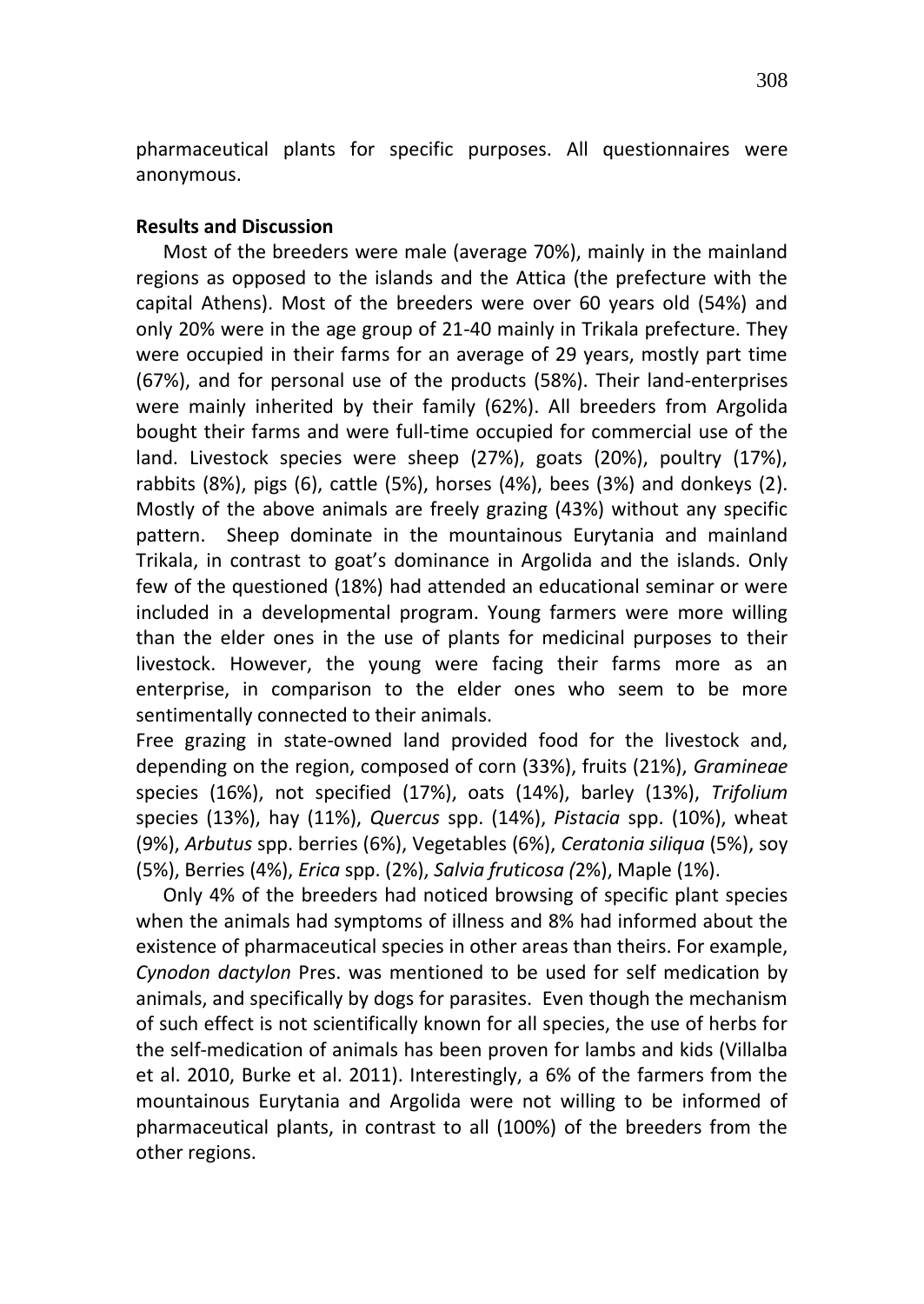#### **Alternative treatments**



**Figure 1.** Plant species or other supplement used for alternative treatment

Red wine is widely used in animals as an alternative supplement for medicinal purposes followed by oil (Figure 1), *Chamomilla recutita* and *Urtica dioica* (nettle*).* These alternatives are also used for the treatment of human diseases. Most of the species used are area-dependent, meaning that they are only used in specific regions. The species used in at least two areas were oil, wine, *Aesculus hippocastanum (*horse-chestnut), *Aloe vera*, thyme, lavender, *Pistacia lentiscus* (mastic tree), garlic, tea, nettle, and camomile.

There is a great variety of plants used for pharmaceutical purposes and for a wide variety of diseases-problems. Most of these are also used for the treatment of human health problems such as the tea. Alipoor and Rad (2012) gave a detailed review on the therapeutical effects of tea (*Camellia sinensis*). Olive oil (*Olea europaea*) is used in many cases, and for humans mainly for their skin treatment. *Hyperricum perforatum (*St. John's wort) is a very popular herb, used for a variety of purposes (Table 1.). As Solórzano-Santos and Miranda-Novales (2011) mentioned, essential oils from aromatic herbs possess antibacterial properties and its use as antiseptics is promising.

## **Conclusions**

Herbs, plants and their products are widely used for the meditation of animals. Certain factors seem to affect the choice of a particular plant such as the location of the farming unit, the gender and the age of the breeder. The alternative use of plant species is very promising and should be further investigated.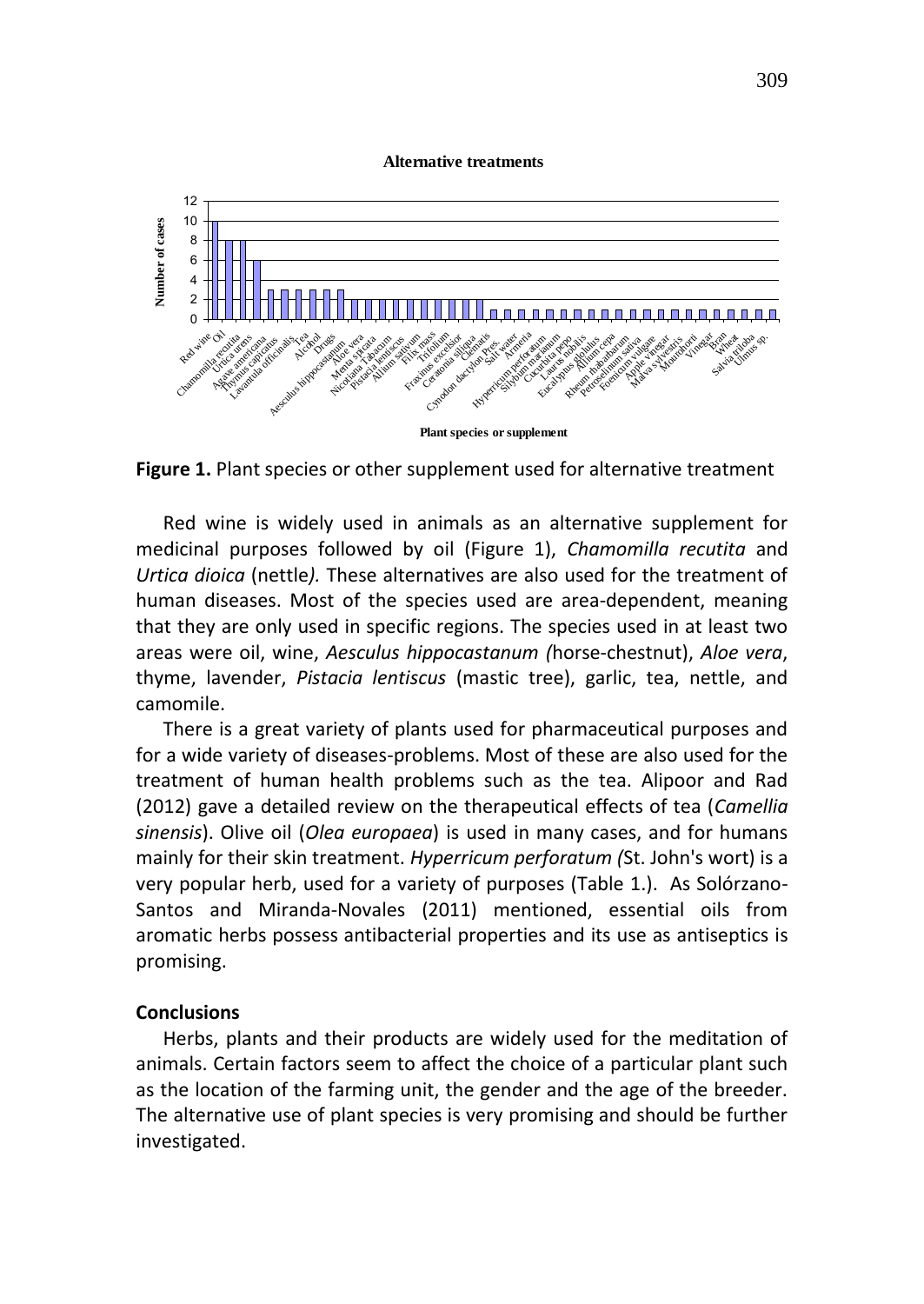| Inflammatory                            | Allium cepa Apple vinegar Petroselinum sativa                                                              |
|-----------------------------------------|------------------------------------------------------------------------------------------------------------|
| Antiparasitic                           | Allium sativum Aloe vera Armeria Cynodon Dactylon Pres. Cucurbita                                          |
| (internal)                              | pepo                                                                                                       |
| Anuria                                  | Aesculus hippocastanum                                                                                     |
| <b>Bloating</b>                         | Chamomilla recutita, Alcohol (tsipouro), Wine (red)                                                        |
| <b>Burns</b>                            | Hyperricum perforatum oil                                                                                  |
|                                         | Allium sativum, Chamomilla recutita, Hyperricum perforatum oil,                                            |
| Cold                                    | Malva sylvestris                                                                                           |
| <b>Diarrhea</b>                         | Bran, Tea, Pistacia lentiscus, Thymus capicatus, Ulmus sp.                                                 |
| <b>Dystocia</b>                         | Bran                                                                                                       |
| Epidermal                               |                                                                                                            |
| parasites                               | Apple vinegar, Laurus nobilis, oil                                                                         |
| For more milk                           | Trifolium sp.                                                                                              |
| For water                               |                                                                                                            |
| consumption                             | Armeria                                                                                                    |
|                                         | Lavantula officinalis, Nicotiana tabacum,<br>Filix mass,<br>Thymus                                         |
| <b>Haemostatic</b>                      | capicatus                                                                                                  |
| <b>Intestinal problems</b>              | Aloe vera, Apple vinegar, Armeria sp., Chamomilla recutita, Cynodon<br>dactylon Pres., oil, Salvia triloba |
|                                         | Agave americana, Allium cepa,<br>Lavantula officinalis, Silybum                                            |
| Poisoning                               | marianum, vinegar, Urtica urens                                                                            |
| <b>Psoriasis</b>                        | Laurus nobilis                                                                                             |
|                                         | Aloe vera, Hyperricum perforatum oil, Laurus nobilis, oil, Thymus                                          |
| Rash                                    | capicatus                                                                                                  |
| Respiratory                             |                                                                                                            |
|                                         |                                                                                                            |
| problems                                | Clematis vitalba, Eucalyptus glolulus, Lavantula officinalis                                               |
| Stomach ulcer                           | Malva sylvestris, Salvia triloba, Urtica urens                                                             |
| <b>Tumor destruction</b>                | Unknown herb called "mourohorti"                                                                           |
| <b>Turning</b>                          | Fraxinus excelsior, Wheat                                                                                  |
| <b>Turning</b>                          |                                                                                                            |
| up after birth                          | Wine (red)                                                                                                 |
| <b>Turning</b><br>up for<br>young sheep | Ceratonia siliqua                                                                                          |
| <b>Vision problems</b>                  | Foenicum vulgare, Salvia triloba                                                                           |
| <b>Vomiting</b>                         | Menta spicata, Ulmus sp.                                                                                   |

**Table 1.** Plant species provided to animals for pharmaceutical purposes

# **References**

**Alipoor B and A.H. Rad. 2012.** A review on the therapeutical effects of tea. *Asian Journal of clinical nutrition,* 4(1):1-15.